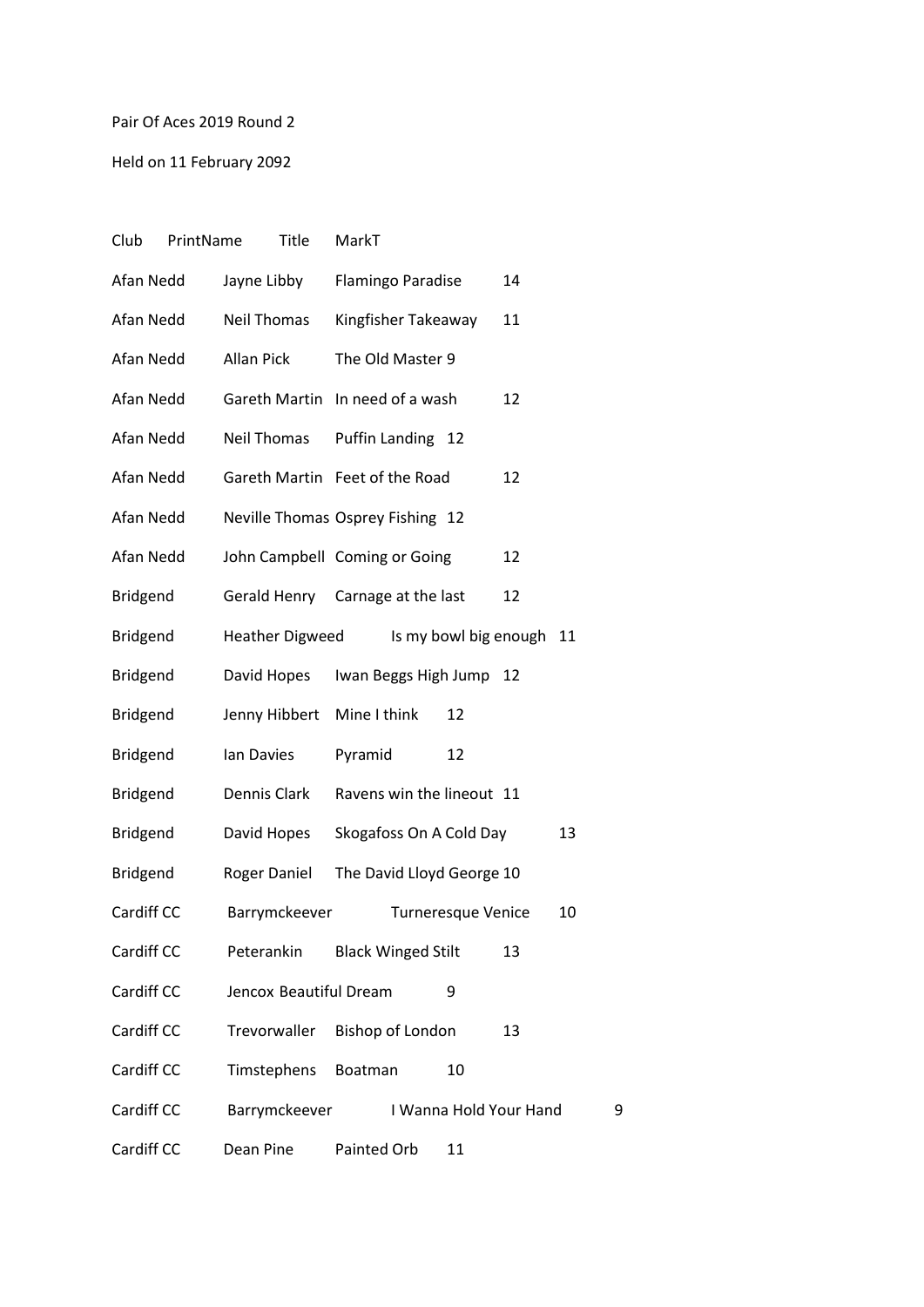- Cardiff CC Pete Rankin I've Got My Eye On You 11
- Gwynfa CC Alecstewart Kingfisher Pair 13
- Gwynfa CC Gwynfrynjones Dancer in the Moonlight 12
- Gwynfa CC Leighwoolford Isolation No. 5 11
- Gwynfa CC Heidistewart "Sligachan Falls, Isle of Skye" 12
- Gwynfa CC Alanshepherd The Tate Modern 12
- Gwynfa CC Daveowen Going Into the Rapids 12
- Gwynfa CC Robbeynon Lost at Sea 12
- Gwynfa CC Gwynfrynjones Hope 12
- Inn Focus C Koh How Much is That Doggy 10
- Inn Focus C Koh Odalisque 9
- Inn Focus G Jenkins Missed Tackle 13
- Inn Focus G Williams The Warrior King 12
- Inn Focus I Munro Safe Hands 11
- Inn Focus P Morgan Cuckoo Calling 12
- Inn Focus P Morgan Red Throated Diver 13
- Inn Focus T Dudley Laura Robson 13
- Neath & Dist Owen Blackmore Drifting Dunes 10
- Neath & Dist Owen Blackmore Durdle Door 10
- Neath & Dist Linda Cowen Grey Fox 2 12
- Neath & Dist Linda Cowen Lynx waiting to jump 15
- Neath & Dist Arfon John Miss Amber 10
- Neath & Dist Tim Kavanagh Vigilant 10
- Neath & Dist Tim Kavanagh Warrior10
- Neath & Dist Arfon John Security12
- Swansea CC Mikewhiffin Liverpool Museum 9
- Swansea CC Susanashford TulipsInPastel 10